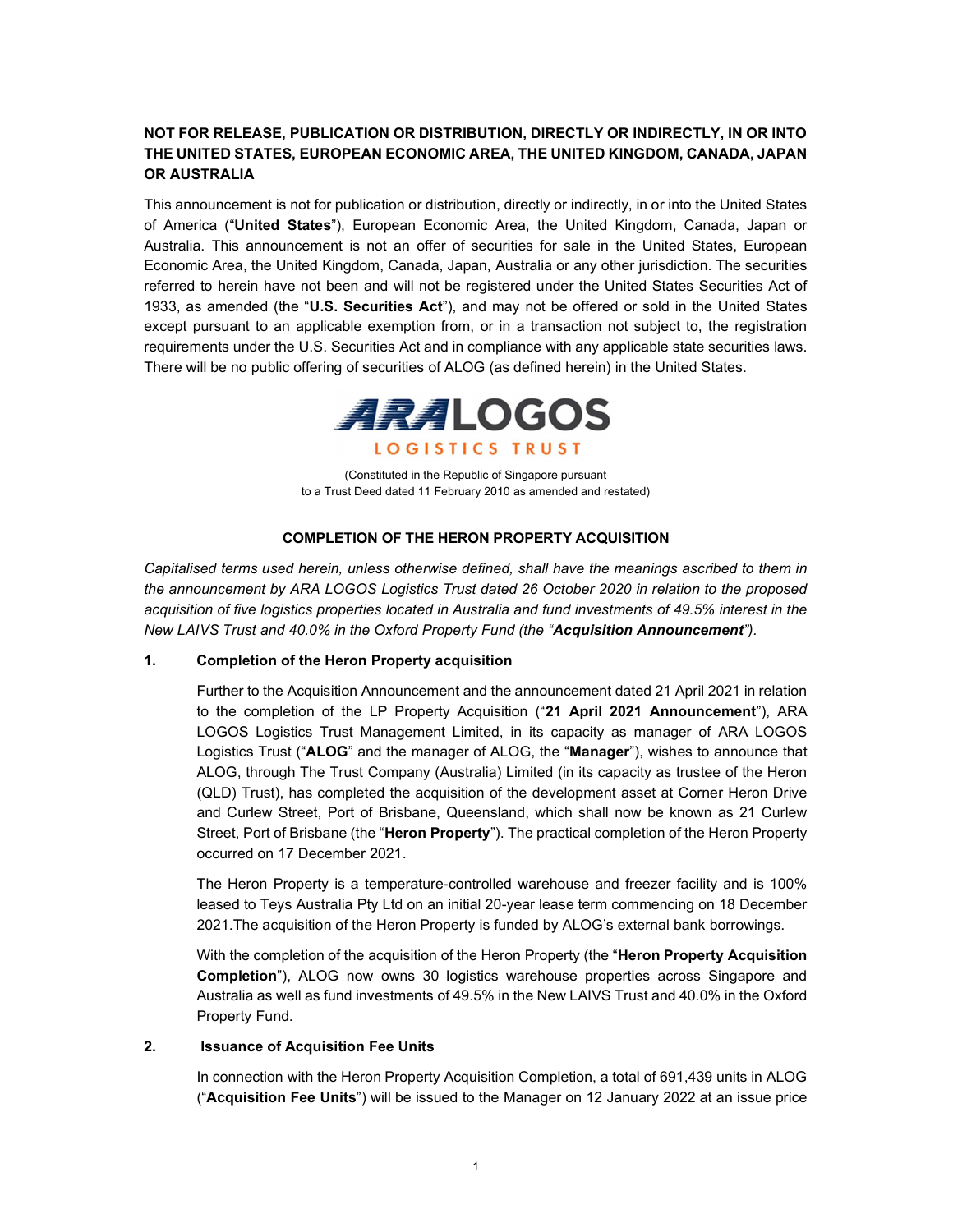of S\$0.8880 as payment of the Acquisition Fee of approximately S\$0.61 million (being 1.0% of the purchase consideration of the Heron Property) in relation to the acquisition of the Heron Property.

In accordance with the Trust Deed and Appendix 6 (Property Funds) of the Code on Collective Investment Scheme, when ALOG acquires real estate assets from interested parties, the acquisition fee earned by the Manager on such acquisition shall be paid in the form of Units issued by ALOG at the prevailing market price. These Units should not be sold within one year from their date of issuance.

The issue price per Acquisition Fee Unit is the volume weighted average price for a Unit for all trades done on the Singapore Exchange Securities Trading Limited from 29 December 2021 to 11 January 2022 which is 10 business days immediately preceding the date of issue of the Acquisition Fee Units to the Manager.

Following the issuance of the Acquisition Fee Units, the Manager's unitholding in ALOG will be 0.569% and the total number of Units in issue will be 1,452,870,872.

### BY ORDER OF THE BOARD

ARA LOGOS Logistics Trust Management Limited (as manager of ARA LOGOS Logistics Trust) (Company Registration No. 200919331H)

Karen Lee Chief Executive Officer 11 January 2022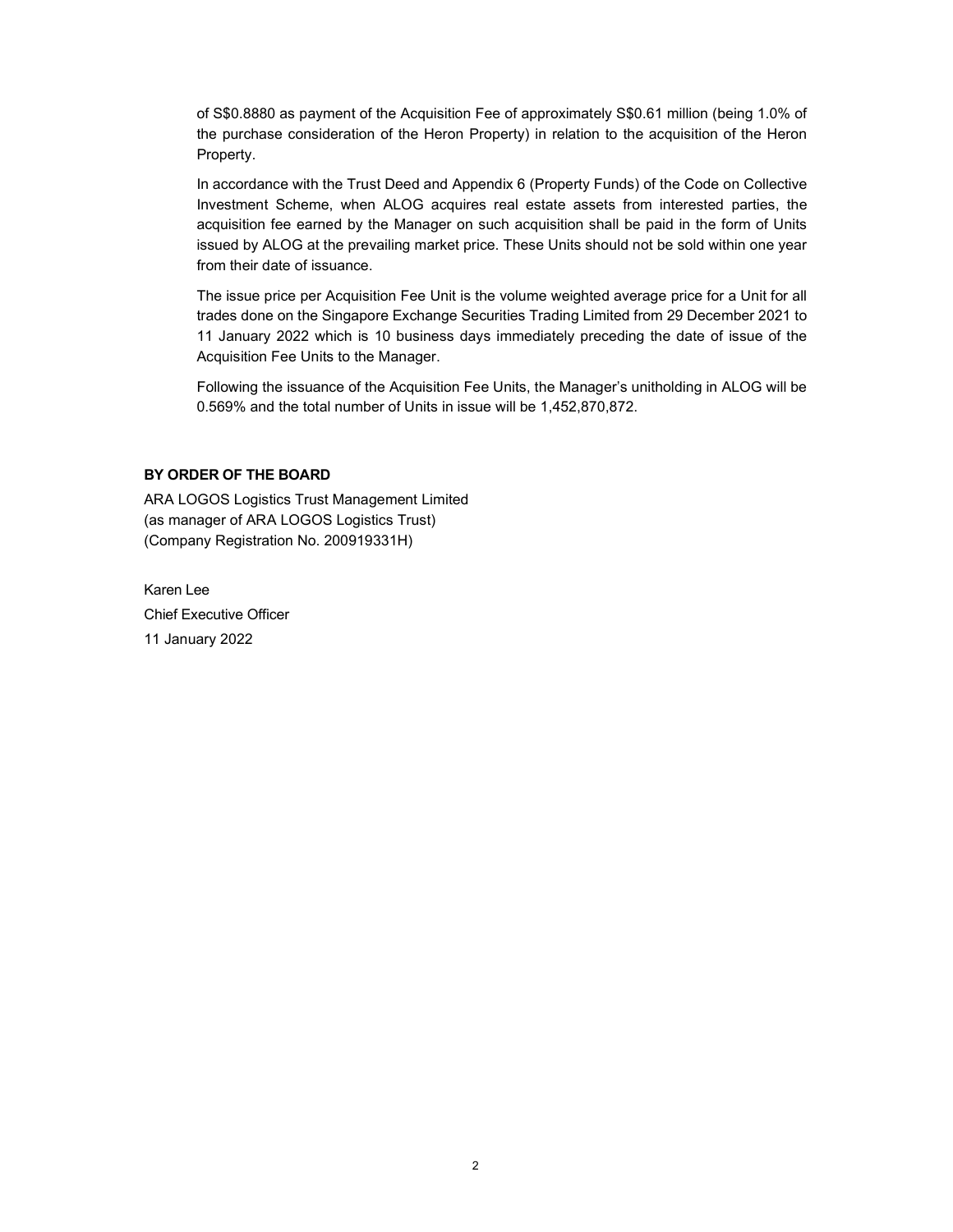### ABOUT ARA LOGOS LOGISTICS TRUST ("ALOG")

Listed on the Singapore Exchange on 12 April 2010, ARA LOGOS Logistics Trust ("ALOG") is a real estate investment trust ("REIT") that invests in quality income-producing industrial real estate used for logistics purposes, as well as real estate-related assets in the Asia Pacific. ALOG is managed by ARA LOGOS Logistics Trust Management Limited.

As at 30 September 2021, ALOG's portfolio comprises 29 high quality logistics warehouse properties strategically located in established logistics clusters in Singapore and Australia as well as 49.5% and 40.0% stakes in the New LAIVS Trust and Oxford Property Fund respectively. The portfolio has a total gross floor area of approximately 1.0 million square metres and is valued at approximately S\$1.8 billion<sup>(1)</sup>.

For more information, please visit https://www.aralogos-reit.com.

### ABOUT ARA LOGOS LOGISTICS TRUST MANAGEMENT LIMITED

ALOG is managed by ARA LOGOS Logistics Trust Management Limited (the "Manager"), a wholly-owned subsidiary of LOGOS. ARA Asset Management Limited ("ARA" or the "Group") is a majority shareholder of LOGOS, which operates as ARA's global logistics real estate platform.

LOGOS is one of Asia Pacific's leading logistics property groups. It has total Assets Under Management ("AUM") of US\$17 billion<sup>(2)</sup>, comprising more than 9.0 million sqm of property owned and under development across 26 ventures, including ALOG. As a vertically integrated business, LOGOS manages every aspect of logistics real estate, from sourcing land or facilities, to undertaking development and asset management, on behalf of some of the world's leading global real estate investors.

ARA is the largest real assets manager in Asia Pacific with approximately US\$95 billion<sup>(3)</sup> gross AUM by the Group and its associates. ARA Group operates a global platform with a focus on APAC, managing public and private investment funds that invest across traditional and New Economy real estate assets spanning office, logistics, retail, residential, hospitality, and data centers, as well as private real estate credit and infrastructure. ARA's vertically integrated business includes development and value-add asset management capabilities, an in-house capital raising team, and property management expertise in local markets where ARA invests and manages assets. With a resolute focus on creating sustainable value, ARA manages funds on behalf of many of the world's largest pension funds, sovereign wealth funds and financial institutions.

For more information on ARA and LOGOS, please visit https://www.ara-group.com and https://www.logosproperty.com.

#### For enquiries, please contact:

ARA LOGOS Logistics Trust Management Limited Cassandra Seet Senior Manager, Investor Relations Tel: +65 6428 7769 Email: cassandraseet@ara-logos.com

#### IMPORTANT NOTICE

The value of units in ALOG ("Units") and the income derived from them, if any, may fall or rise. Units are not obligations of, deposits in, or guaranteed by, ARA LOGOS Logistics Trust Management Limited (as the manager of ALOG) (the "Manager") or any of its affiliates. An investment in Units is subject to investment risks, including the possible loss of the principal amount invested.

<sup>1</sup> Portfolio value includes ALOG's 49.5% and 40.0% stakes in the New LAIVS Trust and Oxford Property Fund respectively.

<sup>2</sup> As of 30 September 2021, with June 2021 FX rates applied.

Includes assets under management by ARA Asset Management Limited and the Group of companies ("ARA Group") and its Associates as at 30 June 2021, adjusted for LOGOS' acquisition of Moorebank Logistics Park announced on 5 July 2021.